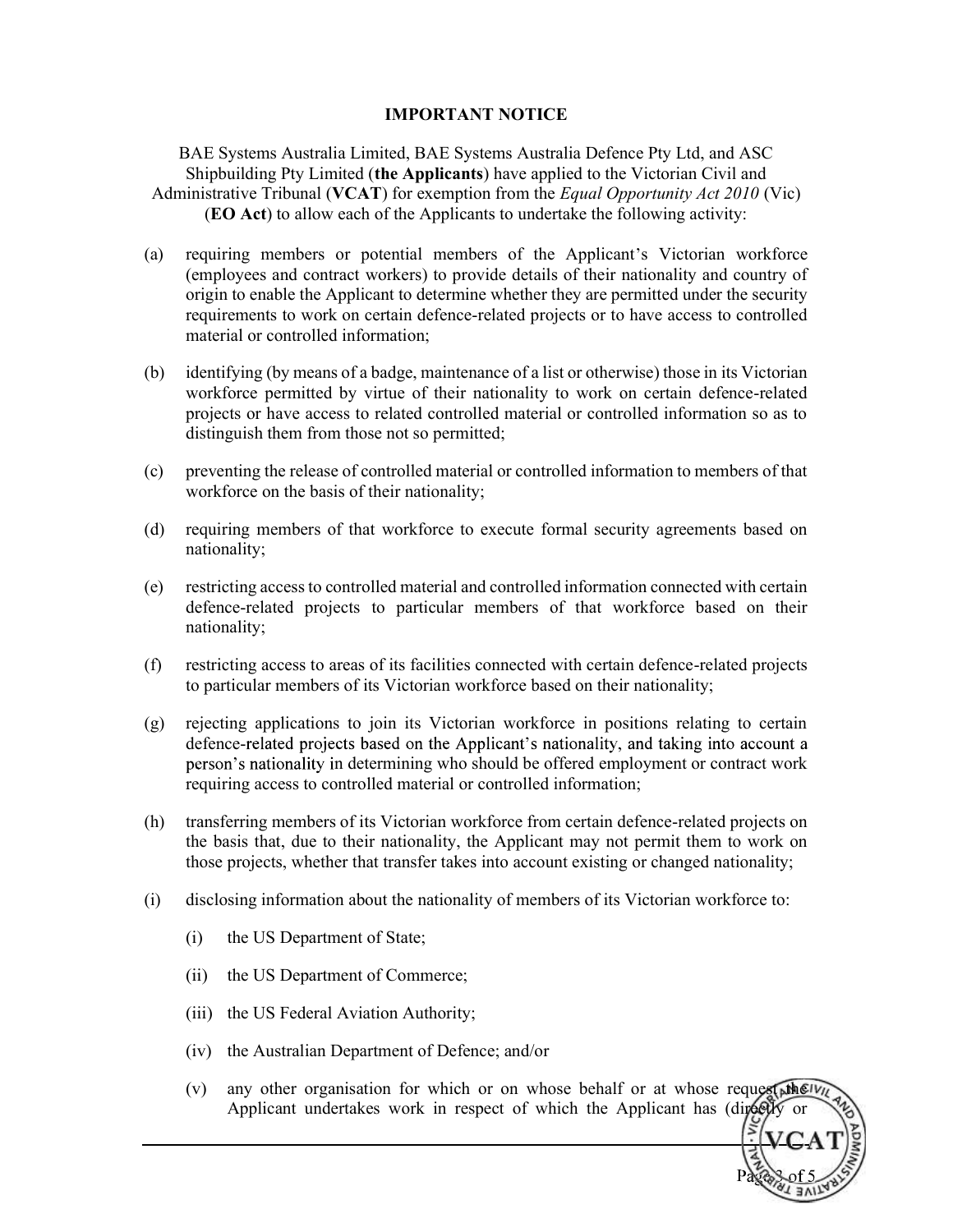indirectly) an obligation not to transfer defence-related information to non-Australian citizens.

The Applicants have suggested the following conditions apply to any exemption granted:

## SCHEDULE OF CONDITIONS TO EXEMPTION

- 1. This exemption applies only to conduct by the Applicant where it has taken all steps reasonably available (including steps that might be taken in negotiating or performing any contract) to avoid the necessity to engage in the specified conduct.
- 2. Where the specified conduct involves moving a member of the Applicant's Victorian workforce from one project, area or facility to another, the Applicant must, through a duly authorised officer, explain to the person why he or she is being transferred and must otherwise take all reasonable steps to avoid or limit harm or loss to that person which might arise from the transfer.
- 3. Where the Applicant has a system of badges or security passes to identify those in its Victorian workforce permitted by virtue of their nationality to work on certain defencerelated projects or to access related controlled material or controlled information, or levels of access to that material or information, the pass or badge may show a code that indicates the holder's nationality, but not in such a way that a person unfamiliar with the code would be able to identify that nationality.
- 4. All information relating to security passes or badges, security clearance levels, or access to controlled material or controlled information, must be restricted to the Applicant's Manager of Security and Human Resources Manager and their properly appointed nominees on a 'need to know' basis.
- 5. The Applicant's employment policies must be amended as soon as reasonably possible so as to refer to the terms and conditions of this exemption, and to make it clear that the purpose of requiring information regarding nationality is solely to enable compliance with the security requirements.
- 6. The Applicant must provide a copy of this exemption to:
	- (a) existing contractors who supply it with contract workers, as soon as is reasonably possible after this exemption commences; and
	- (b) any new contractors who supply it with contract workers, as soon as is reasonably possible after the relevant contract is entered into.
- 7. The Applicant must report in writing to the Victorian Human Rights and Equal Opportunity Commission and the Tribunal every 12 months while the exemption is in force, detailing, in respect of the period to which the report relates, and in respect of the matters covered by this exemption:
	- (a) the steps taken by the Applicant to comply with the EO Act and the terms and conditions of this exemption, including training and education given to its Victorian workforce, compliance audits, and any complaints made under the EO Act;